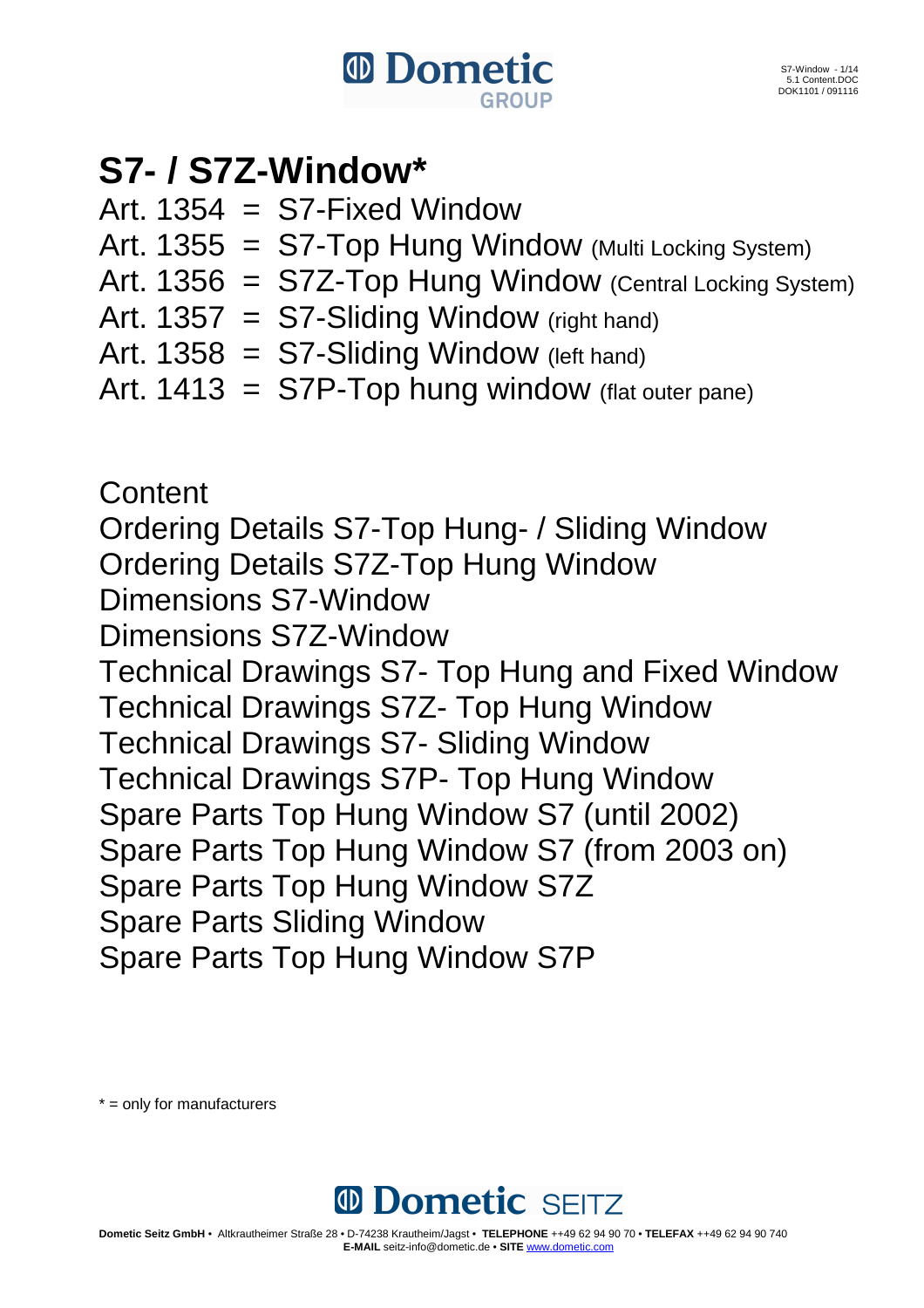## **Ordering Details S7 - Window\***

| Type:                                                                                  |                   | Art. 1355<br>Art. 1357<br>Art. 1358<br>Art. 1354<br>Art. 1413 | S7 Fixed Window                |                 |                  | S7P Top hung Window (flat outer pane) |         | S7 Top hung window with standard locking system<br>S7 Sliding window on right hand in driving direction<br>S7 Sliding window on left hand in driving direction                     |
|----------------------------------------------------------------------------------------|-------------------|---------------------------------------------------------------|--------------------------------|-----------------|------------------|---------------------------------------|---------|------------------------------------------------------------------------------------------------------------------------------------------------------------------------------------|
| Glass:                                                                                 | ப                 | grey (059)                                                    |                                | dark grey (013) |                  |                                       | $\perp$ | dark (079)                                                                                                                                                                         |
| <b>Wall thickness:</b>                                                                 |                   |                                                               | $mm$ (min. 22 mm – max. 44 mm) |                 |                  |                                       |         |                                                                                                                                                                                    |
| <b>Ordering sizes:</b>                                                                 | Width:<br>Height: |                                                               | $mm**$<br>mm **                |                 |                  |                                       |         |                                                                                                                                                                                    |
| <b>Colour frame:</b>                                                                   | $\perp$           | <b>RAL9007</b>                                                |                                | □               | <b>NCS 7000N</b> |                                       |         |                                                                                                                                                                                    |
| Please use separate<br><b>Ordering details for</b><br>(blinds)                         | $\Box$            | Komfortrollo                                                  | Komfortrollo)                  |                 |                  |                                       |         | (Interior cover profile not necessary in connection with                                                                                                                           |
|                                                                                        | $\Box$            | <b>Softrollo</b>                                              |                                |                 |                  |                                       |         | (not possible in combination with sliding window for wall<br>thickness less than 35 mm, for wall thickness of approx.<br>35-40mm a base is necessary, installation test necessary) |
|                                                                                        |                   | Interior cover profile                                        |                                |                 | ப                | yes                                   |         | no                                                                                                                                                                                 |
|                                                                                        |                   | Interior aluminium cover frame                                |                                |                 | $\Box$           | yes                                   |         | no                                                                                                                                                                                 |
| <b>Customer:</b>                                                                       |                   |                                                               | <b>Part No. Customer:</b>      |                 |                  |                                       |         |                                                                                                                                                                                    |
| <b>Remarks:</b>                                                                        |                   |                                                               |                                |                 |                  |                                       |         |                                                                                                                                                                                    |
| Signature:                                                                             |                   |                                                               | Date:                          |                 |                  |                                       |         | <u> 1989 - Johann Barn, mars ann an t-Amhain Aonaich an t-Aonaich an t-Aonaich ann an t-Aonaich ann an t-Aonaich</u>                                                               |
| = only for manufacturers<br>$***$<br>= available sizes see "Dimensions list" page 4/11 |                   |                                                               |                                |                 |                  |                                       |         |                                                                                                                                                                                    |

## <sup>10</sup> Dometic SEITZ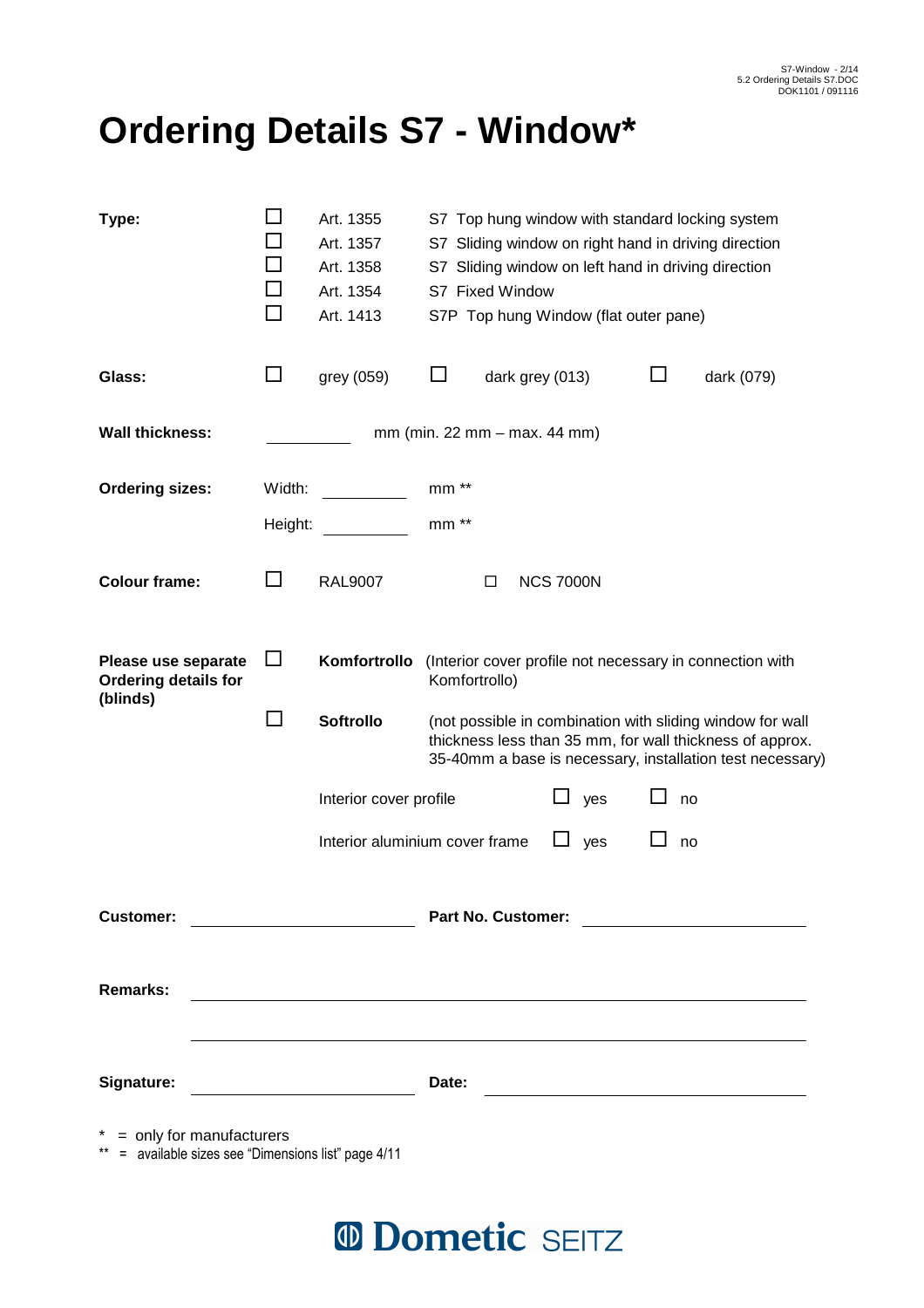# **Ordering Details S7Z - Window\***

| Type:                                                          | ΙI      | Art. 1356                      | S7Z Top hung window with central locking system                                        |        |                                                 |              |    |                                                                                                                      |  |
|----------------------------------------------------------------|---------|--------------------------------|----------------------------------------------------------------------------------------|--------|-------------------------------------------------|--------------|----|----------------------------------------------------------------------------------------------------------------------|--|
| Glass:                                                         | $\Box$  | grey (059)                     | $\Box$                                                                                 |        | dark grey (013)                                 |              | ப  | dark (079)                                                                                                           |  |
| <b>Wall thickness:</b>                                         |         |                                |                                                                                        |        | mm (min. 28 mm - max. 50 mm)                    |              |    |                                                                                                                      |  |
| <b>Ordering sizes:</b>                                         | Width:  |                                | mm **                                                                                  |        |                                                 |              |    |                                                                                                                      |  |
|                                                                | Height: |                                | mm **                                                                                  |        |                                                 |              |    |                                                                                                                      |  |
| <b>Colour frame:</b>                                           | ΙI      | <b>RAL9007</b>                 |                                                                                        | $\Box$ | <b>NCS 7000N</b>                                |              |    |                                                                                                                      |  |
| Please use separate<br><b>Ordering details for</b><br>(blinds) | $\Box$  |                                | Komfortrollo (Interior cover profile not necessary in connection with<br>Komfortrollo) |        |                                                 |              |    |                                                                                                                      |  |
|                                                                | $\Box$  | Softrollo                      |                                                                                        |        | base is necessary, installation test necessary) |              |    | (not possible in combination with S7Z for wall thickness<br>less than 35 mm, for wall thickness of approx. 35-40mm a |  |
|                                                                |         | Interior cover profile         |                                                                                        | ப      | yes                                             | $\mathsf{L}$ | no |                                                                                                                      |  |
|                                                                |         | Interior aluminium cover frame |                                                                                        | ⊔      | yes                                             | ΙI           | no |                                                                                                                      |  |
| <b>Customer:</b>                                               |         |                                |                                                                                        |        | <b>Part No. Customer:</b>                       |              |    |                                                                                                                      |  |
| <b>Remarks:</b>                                                |         |                                |                                                                                        |        |                                                 |              |    |                                                                                                                      |  |
| Signature:                                                     |         |                                | Date:                                                                                  |        | <u> 1989 - Andrea State Barbara, pre</u>        |              |    |                                                                                                                      |  |
|                                                                |         |                                |                                                                                        |        |                                                 |              |    |                                                                                                                      |  |

\* = only for manufacturers

\*\* = available sizes see "Dimensions list" page 5/11

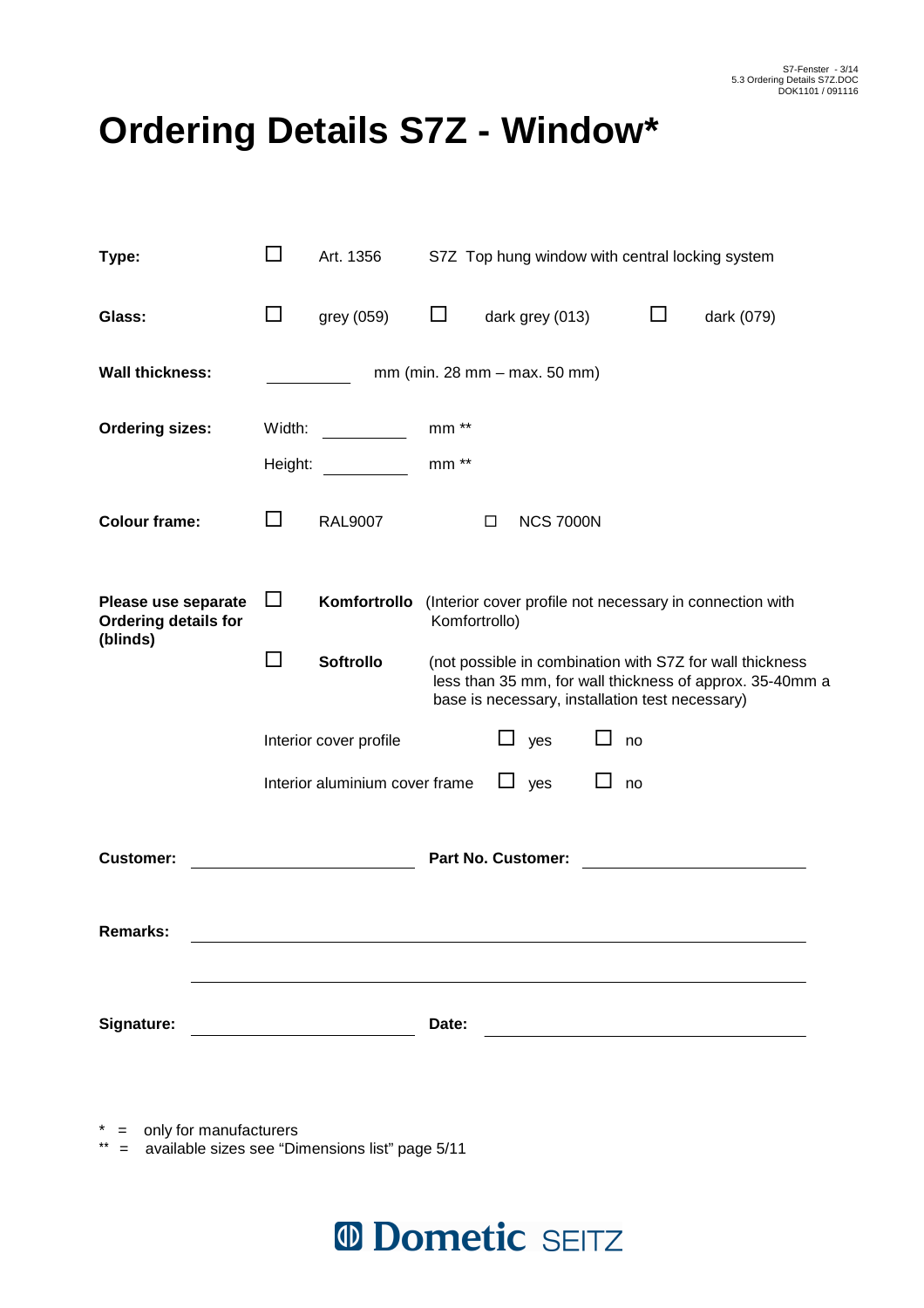## **Dimension S7- and S7P-Window \***

| <b>Ordering Size</b> | <b>S7</b>          | <b>S7</b>                 | S7             | S7P                | <b>Total</b>          | <b>Top Hung</b>       | <b>Dimension</b>  | Opening         | approx.          |
|----------------------|--------------------|---------------------------|----------------|--------------------|-----------------------|-----------------------|-------------------|-----------------|------------------|
| =                    | <b>Top Hung</b>    | Sliding                   | <b>Fixed</b>   | <b>Top Hung</b>    | <b>Dimension</b>      | Window                | Glazing           | Angle           | Weight           |
| <b>Aperture Size</b> | Window             | Window                    | Window         | Window             |                       | <b>Clearance</b>      | Pane              | in <sup>°</sup> | in kg            |
|                      | <b>Acrylic</b>     | <b>Acrylic</b>            | <b>Acrylic</b> | <b>Acrylic</b>     |                       |                       |                   |                 |                  |
| Width x              | (Standard          |                           |                | (flat outer        | Width x               | Width x               | Width x           |                 |                  |
| Height               | Locking            |                           |                | pane)              | Height                | Height                | Height            |                 |                  |
| mm                   | System)            |                           |                |                    | mm                    | mm                    | mm                |                 |                  |
| 250 x 510            | х                  |                           |                |                    | 278 x 538             | 200 x 460             | 225 x 489         | 60              | 1,9              |
| 300 x 450**          | $\mathsf{x}$       |                           | х              |                    | 328 x 478             | 250 x 400             | 275 x 429         | 65              | 1,9              |
| 370 x 550            | x                  |                           | x              |                    | 398 x 578             | $320 \times 500$      | 345 x 529         | $\overline{72}$ | 2,6              |
| 450 x 510            | x                  |                           |                |                    | $\frac{1}{478}$ x 538 | 400 x 460             | 425 x 489         | $\overline{78}$ | 2,7              |
| 500 x 300            | x                  |                           |                |                    | 528 x 328             | 450 x 250             | 475 x 279         | $\overline{32}$ | 2,0              |
| 500 x 400            | x                  | x                         |                | x                  | 528 x 428             | 450 x 350             | 475 x 379         | 48              | 2,5              |
| 510 x 510            | X                  |                           |                | X                  | 538 x 538             | 460 x 460             | 485 x 489         | 65              | 3,0              |
| 600 x 510**          | $\mathsf{x}$       |                           |                |                    | 628 x 538             | 550 x 460             | 575 x 489         | 58              | 3,4              |
| 600 x 700            |                    |                           |                | x                  | 628 x 728             | 550 x 650             | 575 x 489         | 71              | $\overline{3,8}$ |
| 650 x 300            | $\pmb{\mathsf{x}}$ |                           |                |                    | 678 x 328             | 600 x 250             | 625 x 279         | 32              | 2,5              |
| 650 x 450            | $\pmb{\mathsf{x}}$ |                           |                |                    | 678 x 478             | 600 x 400             | 625 x 429         | 65              |                  |
| 700 x 350            | X                  |                           |                | x                  | 728 x 378             | 650 x 300             | 675 x 329         | 24              | 3,0              |
| 700 x 500            | x                  | x                         |                |                    | 728 x 528             | 650 x 450             | 675 x 479         | $\overline{78}$ | $\overline{3,8}$ |
| 700 x 510            |                    |                           |                | x                  | $\frac{1}{728}$ x 538 | 650 x 460             | 675 x 489         | 63              | $\overline{3,8}$ |
| 700 x 900            |                    |                           |                | x                  | 728 x 928             | 650 x 850             | 675 x 879         | $\overline{40}$ | 5,8              |
| 800 x 400            | x                  |                           |                | $\mathsf{x}$       | 828 x 428             | 750 x 350             | 775 x 379         | $\overline{48}$ | 3,8              |
| 800 x 450            | x                  |                           |                | $\pmb{\mathsf{x}}$ | 828 x 478             | 750 x 400             | 775 x 429         | 65              | 4,0              |
| 800 x 510            | $\mathsf{x}$       | x                         |                | $\mathsf{x}$       | 828 x 538             | 750 x 460             | 775 x 489         | $\overline{57}$ | 4,4              |
| 900 x 450            | $\pmb{\chi}$       | $\mathsf{x}$              |                |                    | 928 x 478             | 850 x 400             | 875 x 429         | 65              | 4,4              |
| $900 \times 500$     | X                  |                           |                | $\mathsf{x}$       | 928 x 528             | 850 x 450             | 875 x 479         | 63              | 4,8              |
| $900 \times 550$     |                    | x                         |                |                    | 928 x 578             | 850 x 500             | 875 x 529         | 81              | 4,8              |
| $900 \times 600$     | x                  | x                         |                |                    | 928 x 628             | 850 x 550             | 875 x 579         | 70              | $\overline{5,4}$ |
| 900 x 700***         |                    | $\mathsf{x}$              |                |                    | $\frac{1}{928}$ x 728 | 850 x 650             | 875 x 679         |                 | 5,8              |
| 1000 x 450**         |                    |                           |                |                    | $1028 \times 478$     | $\frac{1}{950}$ x 400 | 975 x 429         | 66              | 4,8              |
| 1000 x 510           | $\mathsf{x}$       |                           |                | $\mathsf{x}$       | 1028 x 538            | 950 x 460             | 975 x 489         | 60              | $\overline{5,3}$ |
| 1000 x 600**         | х                  |                           |                |                    | 1028 x 628            | 950 x 550             | 975 x 579         | 69              | 6,1              |
| 1100 x 350           | X                  |                           | X              |                    | 1128 x 378            | 1050 x 300            | 1075 x 329        | 35              | $\overline{4,5}$ |
| 1100 x 600***        |                    | $\boldsymbol{\mathsf{x}}$ |                |                    | $1128 \times 628$     | 1050 x 550            | 1075 x 579        |                 | 6,5              |
| $1200 \times 300$    | $\mathsf{x}$       |                           |                |                    | 1228 x 328            | 1150 x 250            | 1175 x 279        | $\overline{32}$ | 4,6              |
| 1200 x 600           |                    |                           |                | X                  | 1228 x 628            | $1150 \times 550$     | 1175 x 579        | 65              | 7,0              |
| 1300 x 510           | $\pmb{\mathsf{x}}$ |                           |                | $\pmb{\mathsf{x}}$ | 1328 x 538            | $1250 \times 460$     | $1275 \times 489$ | 62              | 7,5              |
| 1300 x 600**         | $\pmb{\chi}$       |                           |                |                    | 1328 x 628            | 1250 x 550            | 1275 x 579        | $\overline{70}$ | 7,7              |
| 1400 x 600***        |                    | x                         |                |                    | $1428 \times 628$     | 1350 x 550            | $1375 \times 579$ |                 | 8,0              |
| 1450 x 550           | $\mathsf{x}$       |                           |                |                    | 1478 x 578            | 1400 x 500            | 1425 x 529        | $\overline{72}$ | 8,0              |

Aperture radius  $75 \text{ mm}$ <br>Aperture radius  $75 \text{ mm}$ 

\* = only for manufacturers

\*\* = with Radius 9000 mm available

\*\*\* = total size sliding window -5mm

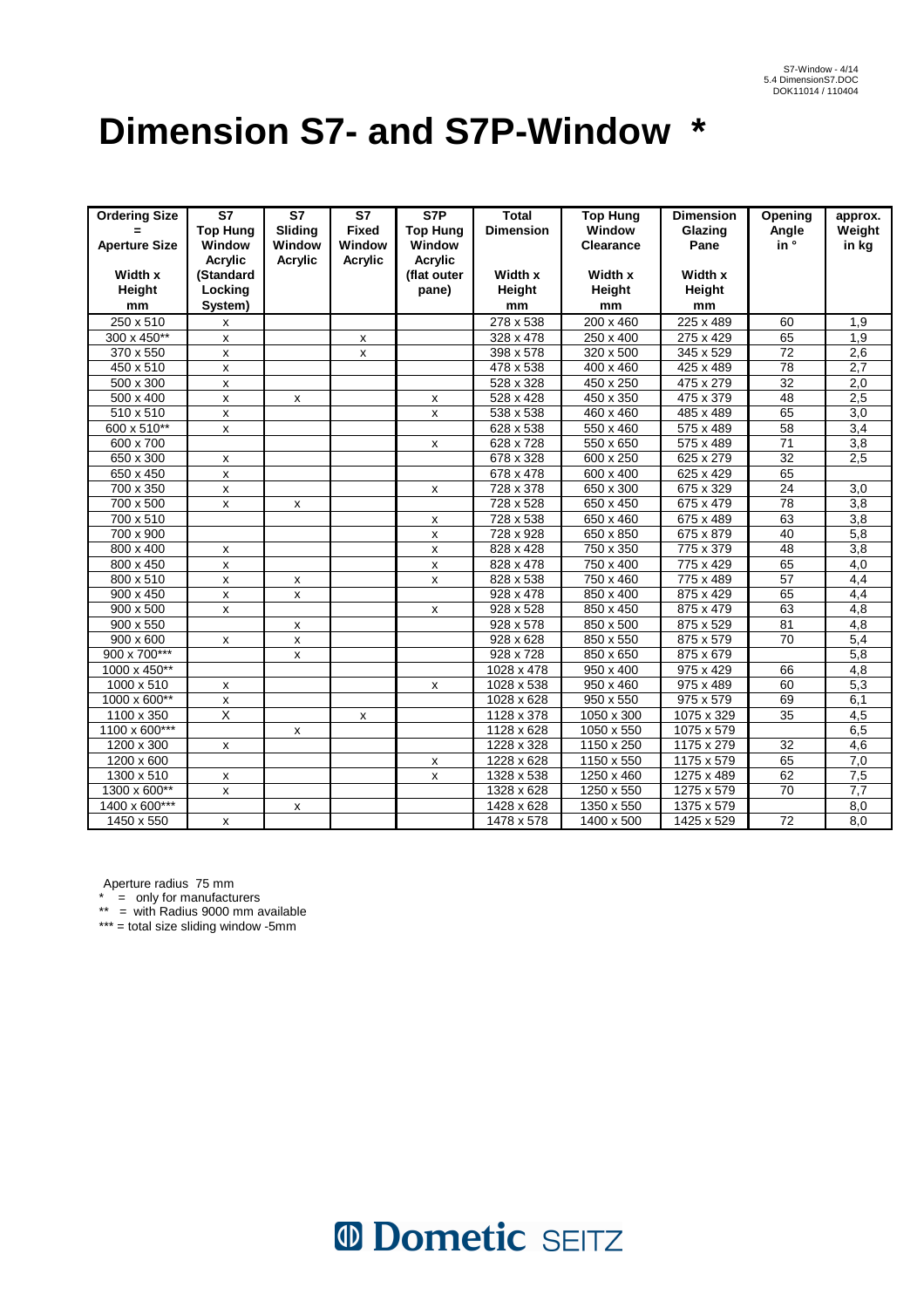# **Dimension S7Z-Windows**

| Ordering Size =<br><b>Aperture Size</b><br>Width x Height<br>mm | <b>Top Hung Window</b><br><b>Acrylic</b><br><b>Central Locking</b><br><b>System</b> | <b>Total Dimension</b><br>Width x Height<br>mm | <b>Top Hung Window</b><br>Clearance<br><b>Width x Height</b><br>mm | <b>Dimension Glazing</b><br>Pane<br>Width x Height<br>mm | approx.<br>Weight<br>in kg |
|-----------------------------------------------------------------|-------------------------------------------------------------------------------------|------------------------------------------------|--------------------------------------------------------------------|----------------------------------------------------------|----------------------------|
| 250 x 510                                                       | x                                                                                   | 278 x 538                                      | 200 x 460                                                          | 225 x 489                                                |                            |
| 300 x 450                                                       | x                                                                                   | 328 x 478                                      | 250 x 400                                                          | 275 x 429                                                | 1,90                       |
| 370 x 550                                                       | x                                                                                   | 398 x 578                                      | 320 x 500                                                          | 345 x 529                                                | 2,70                       |
| 400 x 500                                                       | x                                                                                   | 428 x 528                                      | 350 x 450                                                          | 375 x 479                                                | 2,50                       |
| 400 x 650                                                       | x                                                                                   | 428 x 678                                      | 350 x 600                                                          | 375 x 629                                                | 3,10                       |
| 450 x 510                                                       | x                                                                                   | 478 x 538                                      | 400 x 460                                                          | 425 x 489                                                | 2,80                       |
| 500 x 400                                                       | x                                                                                   | 528 x 428                                      | 450 x 350                                                          | 475 x 379                                                | 2,50                       |
| 510 x 510                                                       | x                                                                                   | 538 x 538                                      | 460 x 460                                                          | 485 x 489                                                | 3,00                       |
| 550 x 600                                                       | x                                                                                   | 578 x 628                                      | 500 x 550                                                          | 525 x 579                                                | 3,60                       |
| 600 x 510                                                       | X                                                                                   | 628 x 538                                      | 550 x 460                                                          | 575 x 489                                                | 3,50                       |
| 600 x 730                                                       | x                                                                                   | 628 x 758                                      | 550 x 680                                                          | 575 x 709                                                | 4,40                       |
| 650 x 300                                                       | X                                                                                   | 678 x 328                                      | 600 x 250                                                          | 625 x 279                                                | 2,50                       |
| 650 x 400                                                       | X                                                                                   | 678 x 428                                      | 600 x 350                                                          | 625 x 379                                                | 3,10                       |
| 650 x 450                                                       | X                                                                                   | 678 x 478                                      | 600 x 400                                                          | 625 x 429                                                |                            |
| 700 x 500                                                       | X                                                                                   | 728 x 528                                      | 650 x 450                                                          | 675 x 479                                                | 3,70                       |
| 800 x 400                                                       | X                                                                                   | 828 x 428                                      | 750 x 350                                                          | 775 x 379                                                | 3.70                       |
| 800 x 450                                                       | x                                                                                   | 828 x 478                                      | 750 x 400                                                          | 775 x 429                                                | 4.10                       |
| 800 x 510                                                       | x                                                                                   | 828 x 538                                      | 750 x 460                                                          | 775 x 489                                                | 4.50                       |
| 900 x 450                                                       | x                                                                                   | 928 x 478                                      | 850 x 400                                                          | 875 x 429                                                | 4,40                       |
| 900 x 600                                                       | x                                                                                   | 928 x 628                                      | 850 x 550                                                          | 875 x 579                                                | 5.40                       |
| 900 x 700                                                       | x                                                                                   | 928 x 728                                      | 850 x 650                                                          | 875 x 679                                                | 6,00                       |
| 1000 x 300                                                      | x                                                                                   | 1028 x 328                                     | 950 x 250                                                          | $975 \times 279$                                         | 3,70                       |
| 1000 x 510                                                      | x                                                                                   | $1028 \times 538$                              | 950 x 460                                                          | 975 x 489                                                | 5,30                       |
| 1000 x 600                                                      | x                                                                                   | 1028 x 628                                     | 950 x 550                                                          | 975 x 579                                                | 6,10                       |
| 1100 x 350                                                      | x                                                                                   | 1128 x 378                                     | 1050 x 300                                                         | 1075 x 329                                               | 4,50                       |
| 1100 x 600                                                      | x                                                                                   | 1128 x 628                                     | 1050 x 550                                                         | 1075 x 579                                               | 6,50                       |
| 1200 x 450                                                      | x                                                                                   | $1228 \times 478$                              | 1150 x 400                                                         | 1175 x 429                                               | 5,80                       |
| 1300 x 510                                                      | x                                                                                   | 1328 x 538                                     | 1250 x 460                                                         | 1275 x 489                                               | 6,80                       |
| 1300 x 600                                                      | x                                                                                   | 1328 x 628                                     | 1250 x 550                                                         | 1275 x 579                                               | 7,70                       |
| 1300 x 700                                                      | x                                                                                   | 1328 x 728                                     | 1250 x 650                                                         | 1275 x 679                                               | 8,40                       |
| 1400 x 600                                                      | X                                                                                   | 1428 x 628                                     | 1350 x 550                                                         | 1375 x 579                                               | 8,40                       |

Aperture radius 75 mm

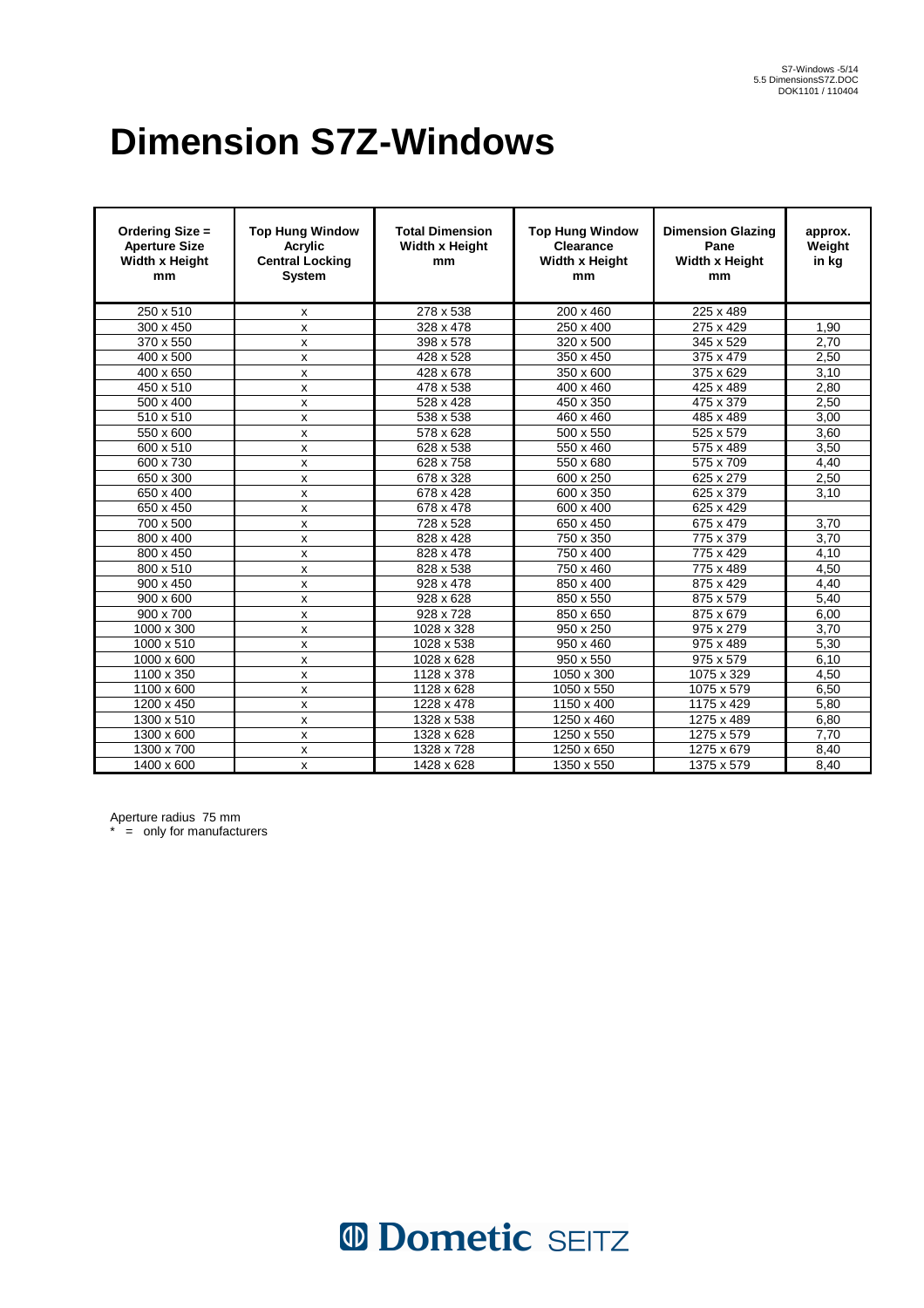### **Technical Drawing S7 (Top Hung / Fixed)\***  Art. 1354, 1355





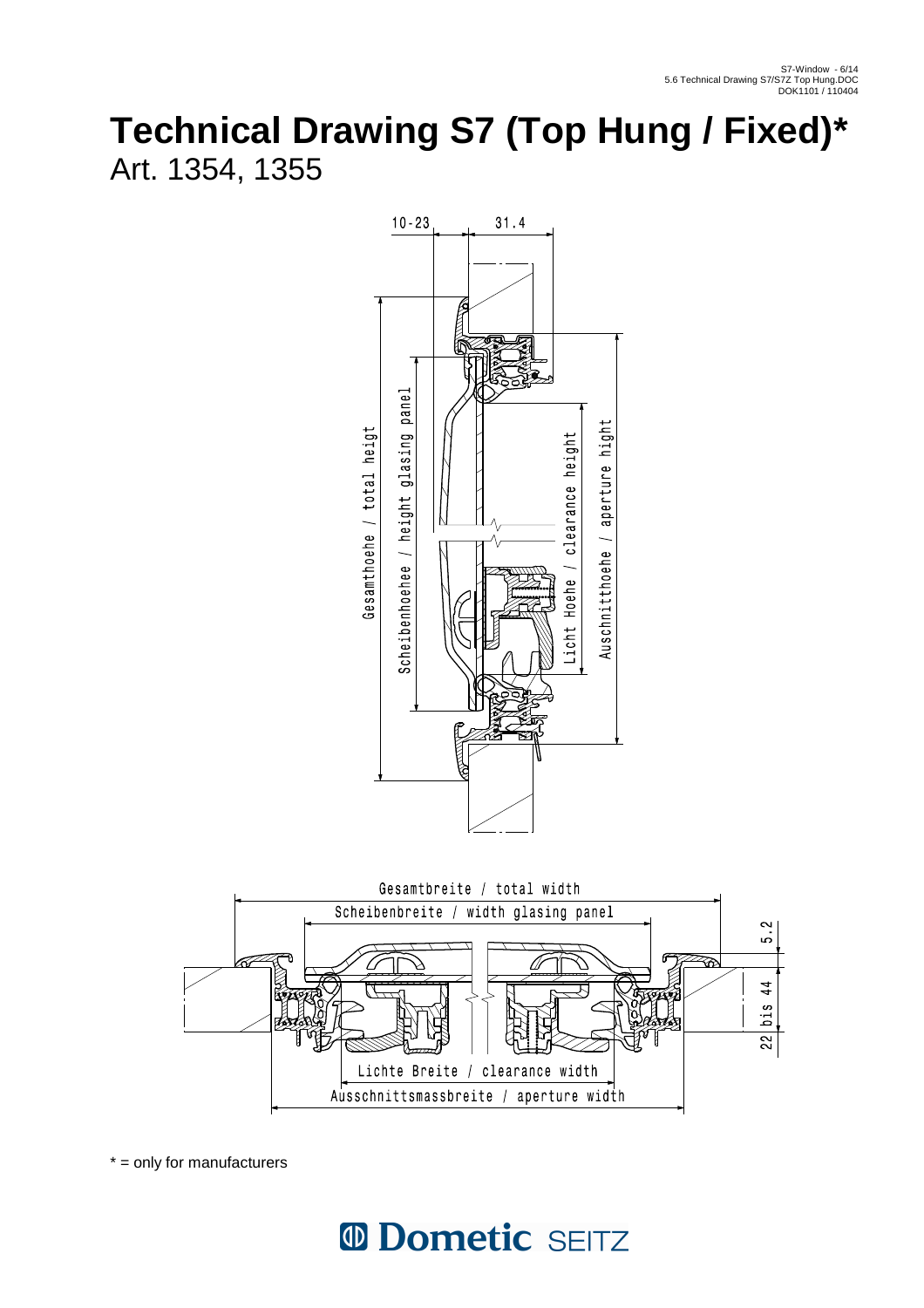#### **Technical Drawing S7Z (Top Hung)\***  Art. 1356



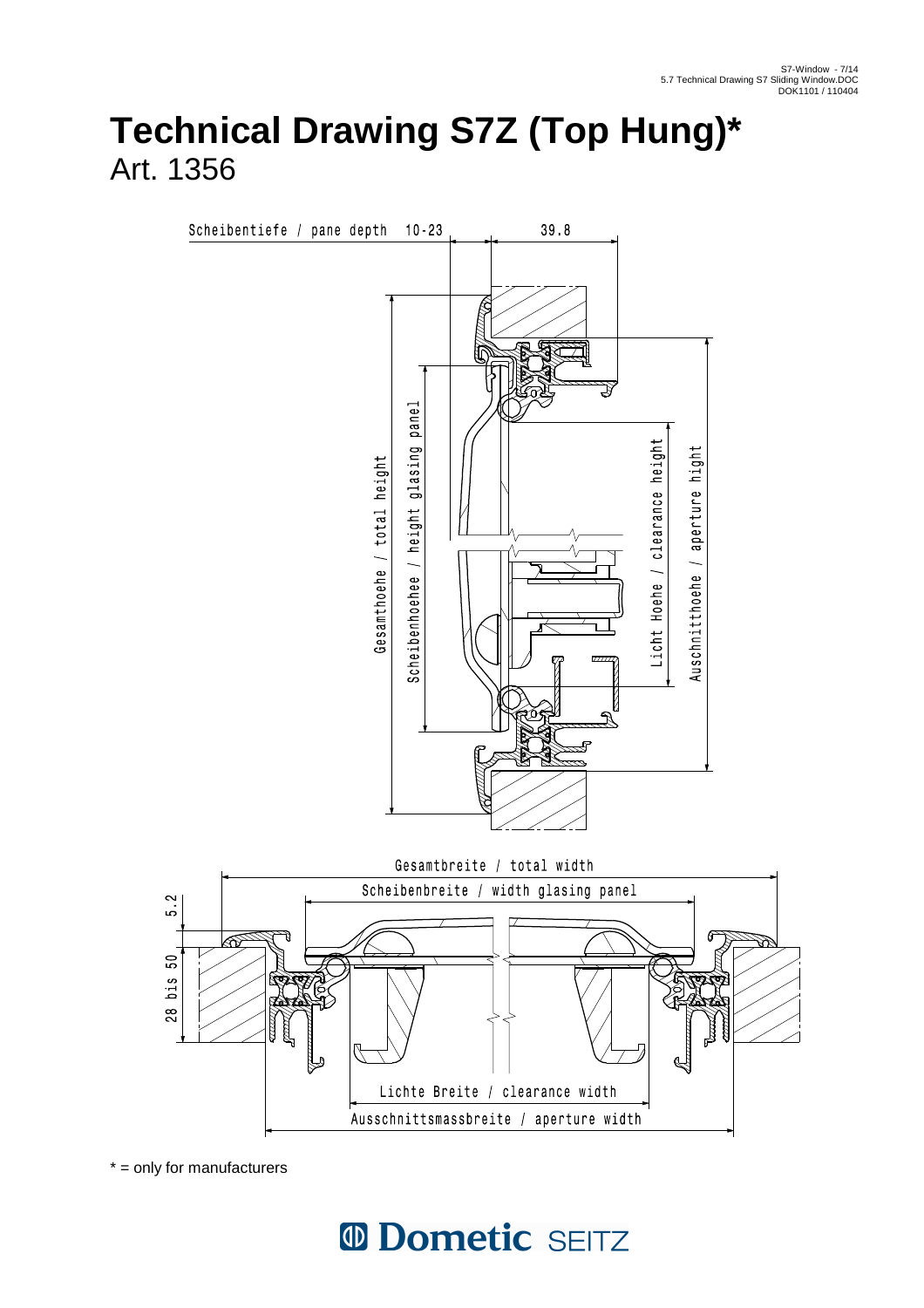# **Technical Drawing S7 (Sliding)\***

Art. 1357, 1358





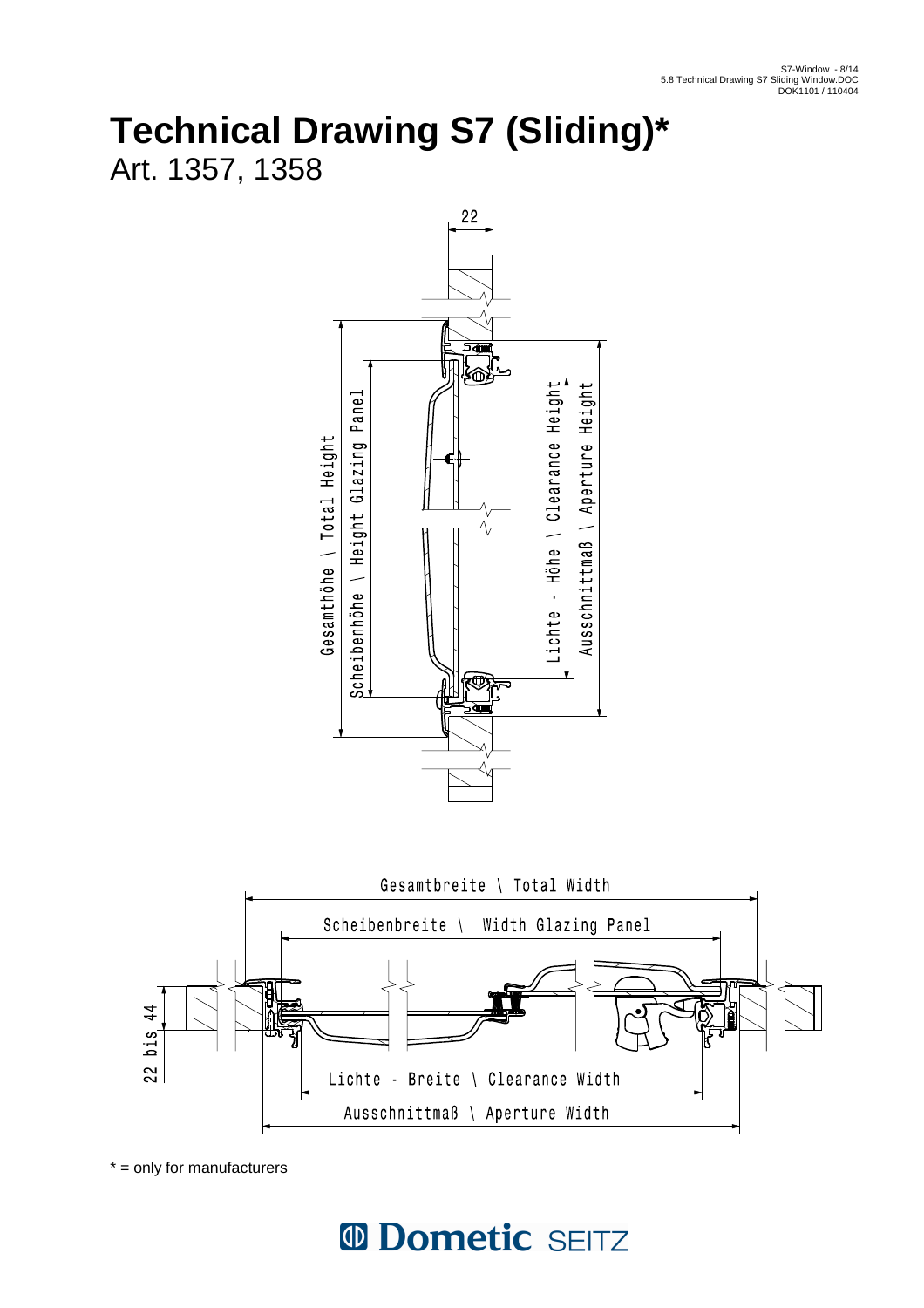### **Technical Drawing S7P (Top Hung)\***  Art. 1413



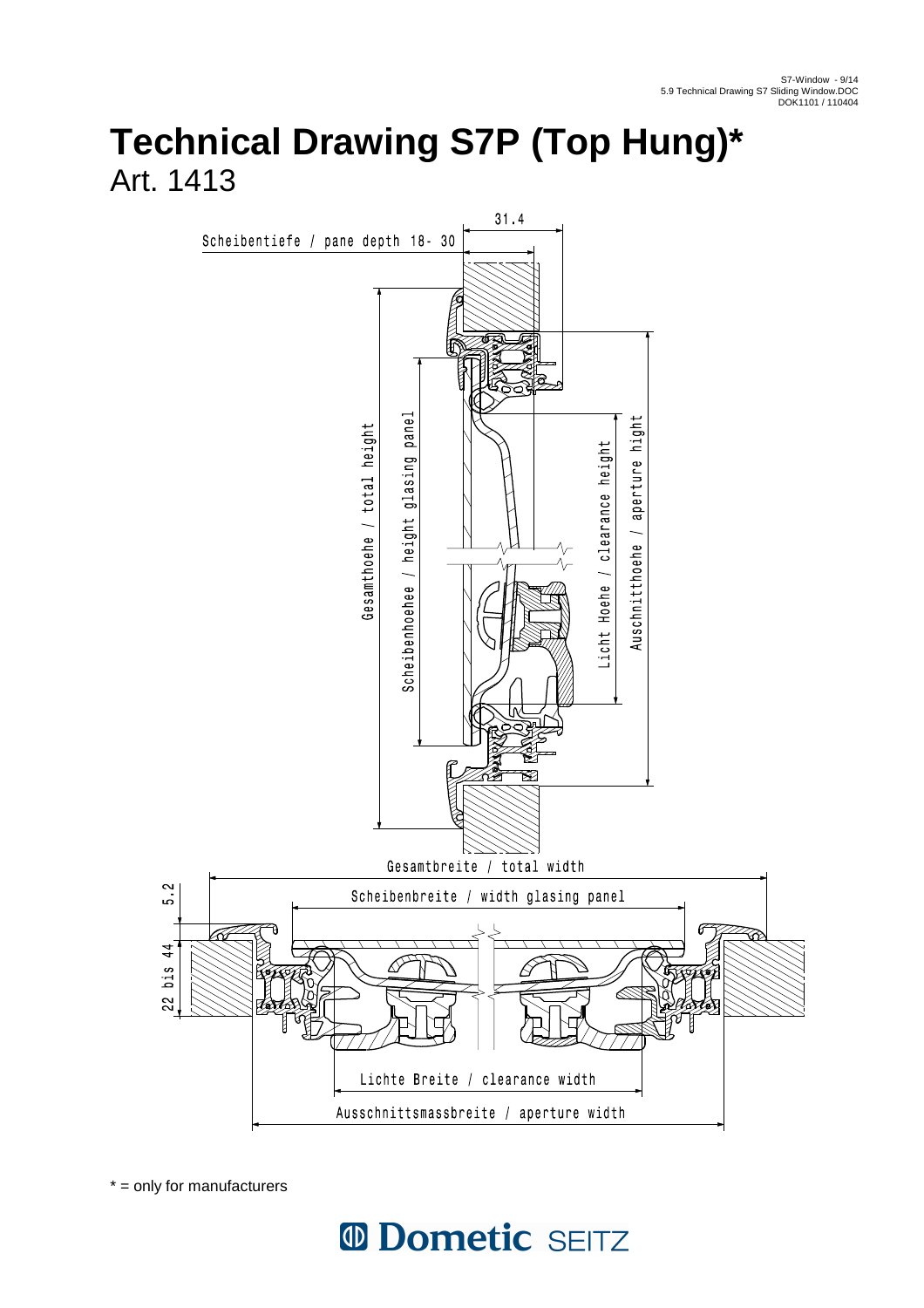## **Spare Parts S7-Window\***  Top Hung Window (version until 2002)

|    | <b>Description</b>                                         | Part No.              | Pack. Unit |
|----|------------------------------------------------------------|-----------------------|------------|
| 05 | Frame of top hung window, without glazing panel            | not available anymore |            |
| 10 | Glazing panel for top hung window cpl. with assembly parts | <b>BG1352-A</b>       | 1 pc.      |
| 15 | Stay complete, right and left handed                       | <b>BG1353-A</b>       | l pair     |
| 20 | Repair kit (lock counterpart)                              | <b>BG1354-A</b>       | 1 set      |
| 25 | Handle complete                                            | <b>BG1355-A</b>       | $1$ pc.    |
| 30 | Seal frame/glazing, length = $5 m$                         | <b>BG1356-A</b>       | 1 pc.      |

**Important: When ordering specify - description, quantity, dimensions, part. no., colour of frame, colour of stays, wall thickness.**  ֧֞֝֬֝֬֝֬֝֬֝֬֝֬





Pos 25: Length X: Version until 2002: 20 mm



Version until 2002

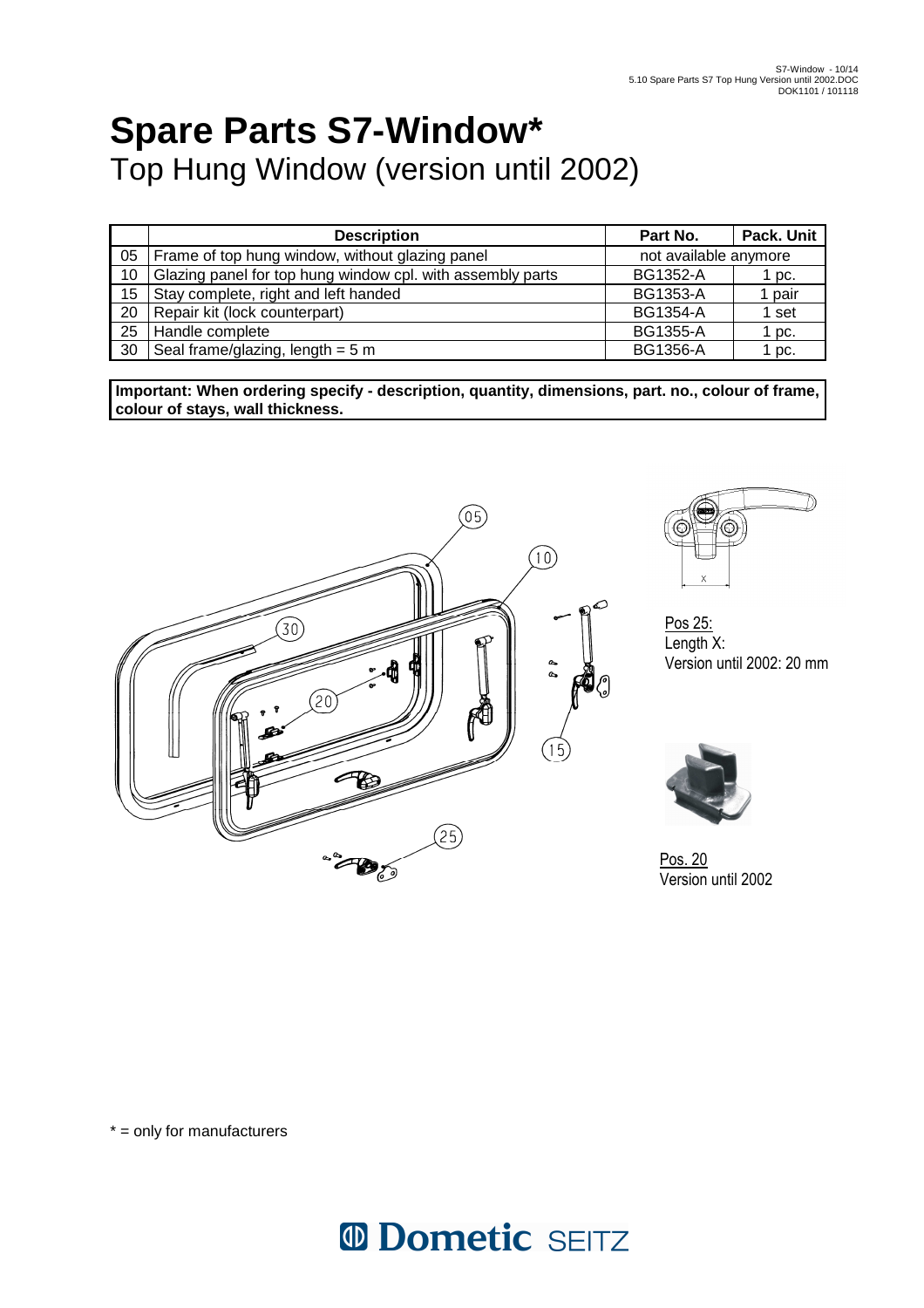### **Spare Parts S7-Window\***  Top Hung Window (version from 2003 on)

|    | <b>Description</b>                                                  | Part No.      | Pack. Unit |
|----|---------------------------------------------------------------------|---------------|------------|
| 05 | Frame of top hung window, without glazing panel                     | ARE0701       | 1 pc.      |
| 10 | Glazing panel for top hung window cpl. with assembly parts          | <b>BG1352</b> | 1 pc.      |
| 15 | Click-clack-stay complete, right and left handed, with button at    | <b>BG1679</b> | 1 pair     |
|    | handle                                                              |               |            |
|    | Click-clack-stay complete, right and left handed, without button at | BG1680        | 1 pair     |
|    | handle                                                              |               |            |
|    | Stay complete, right and left handed, with button at handle         | <b>BG1681</b> | 1 pair     |
|    | Stay complete, right and left handed, without button at handle      | <b>BG1682</b> | 1 pair     |
| 20 | Repair kit (lock counterpart)                                       | <b>BG1354</b> | 1set       |
| 25 | Handle complete, with button, left (view from inside)               | <b>BG1683</b> | 1 pc.      |
|    | Handle complete, with button, right (view from inside)              | <b>BG1684</b> | 1 pc.      |
|    | Handle complete, without button, left (view from inside)            | <b>BG1692</b> | 1 pc.      |
|    | Handle complete, without button, right (view from inside)           | <b>BG1693</b> | 1 pc.      |
| 30 | Seal frame/glazing, length = $5 m$                                  | <b>BG1356</b> | 1 pc.      |

**Important: When ordering specify - description, quantity, dimensions, part. no., colour of frame, colour of stays, wall thickness.**  j





Pos 25: Length X: Version from 2003 on: 28 mm



Pos. 20 Version from 2003 on

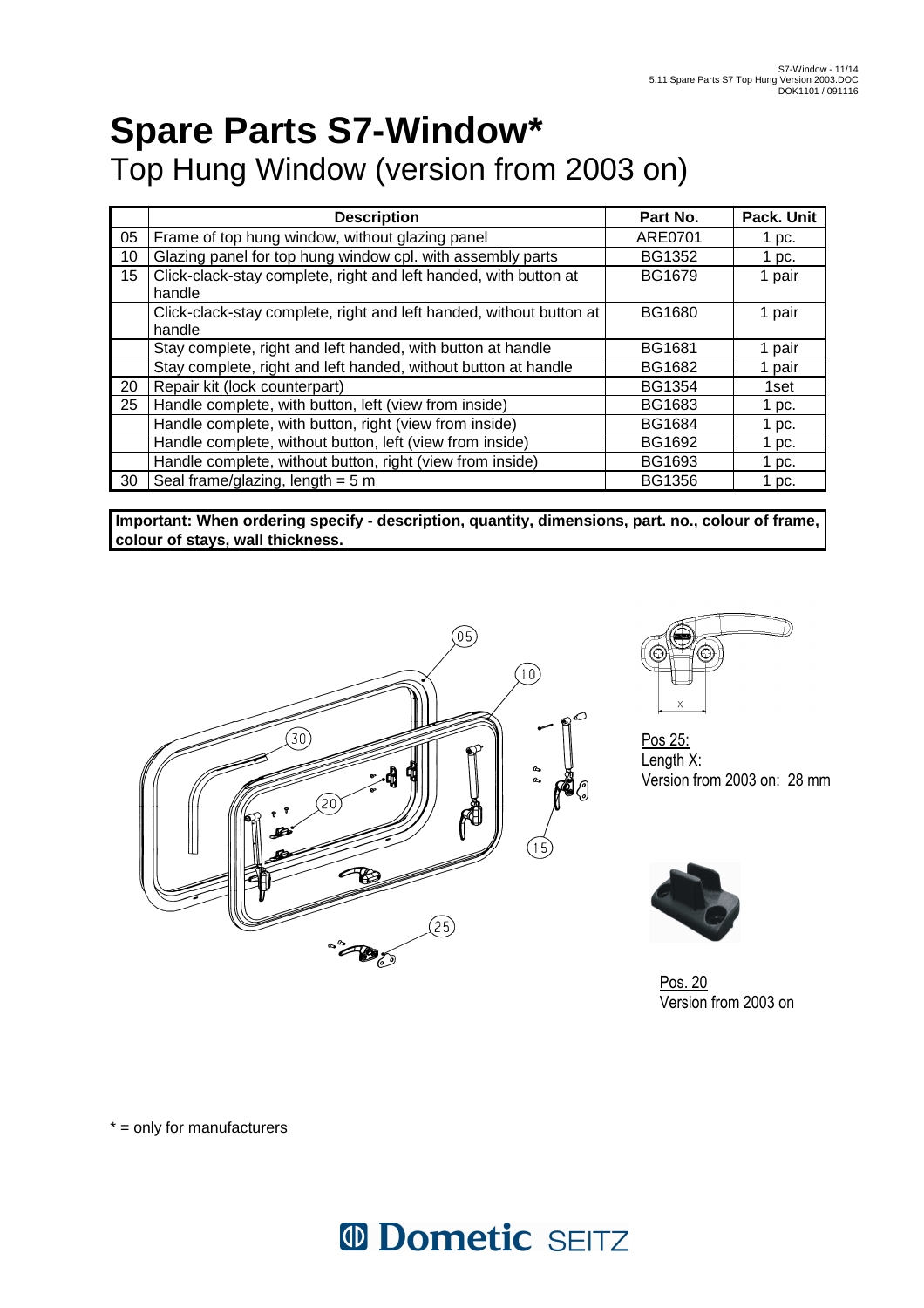# **Spare Parts S7Z-Window\***

Top Hung Window

|    | <b>Description</b>                                                              | Part No.        | Pack. Unit |
|----|---------------------------------------------------------------------------------|-----------------|------------|
| 05 | Frame of top hung window, without glazing panel                                 | ARE07Z01        | 1 pc.      |
| 10 | Glazing panel for top hung window cpl. with assembly parts (from<br>2001 on)*** | <b>BG1344</b>   | 1 pc.      |
|    | Glazing panel for top hung window cpl. with assembly parts (until<br>2000)**    | <b>BG1344-A</b> | 1 pc.      |
| 15 | Click-Clack-stay complete, right and left handed (from 2001<br>on)***           | <b>BG1345</b>   | 1 pair     |
|    | Click-Clack-stay complete, right and left handed (until 2000)**                 | <b>BG1345-A</b> | 1 pair     |
| 20 | Repair kit (sliding cam) (from 2001 on)***                                      | <b>BG1346</b>   | 1 set      |
|    | Repair kit (sliding cam) (until 2000)**                                         | <b>BG1346-A</b> | 1 set      |
| 25 | Handle complete with seal (from 2001 on)***                                     | <b>BG1347</b>   | 1~pc.      |
|    | Handle complete with seal (until 2000)**                                        | <b>BG1347-A</b> | 1 pc.      |
| 30 | Seal frame/glazing, length = $5 \text{ m}$ (from 06/2006 on)*****               | <b>BG1348</b>   | 1 pc.      |
|    | Seal frame/glazing, length = $5 \text{ m}$ (until 05/2006)****                  | <b>BG1348-A</b> | 1 pc.      |
| 35 | Repair kit (fixed cam complete with seal and screws) (from 2001<br>on)***       | <b>BG1349</b>   | 1 set      |
|    | Repair kit (fixed cam complete with seal and screws) (until<br>2000)**          | <b>BG1349-A</b> | 1 set      |
| 40 | Sliding belt complete (incl. pos. 20) (from 2001 on)***                         | <b>BG1350</b>   | 1 set      |
|    | Sliding belt complete (incl. pos. 20) (until 2000)**                            | <b>BG1350-A</b> | 1 set      |

**Important: When ordering specify - description, quantity, dimensions, part. no., colour of frame, colour of stays, wall thickness.** 





\*\*Central locking system (until 2000)



\*\*\*Central locking system (from 2001 on)



\*\*\*\*\*Seal (from 06/2006 on)

 $* =$  only for manufacturers

## <sup>10</sup> Dometic SEITZ

\*\*\*\*Seal (until 05/2006)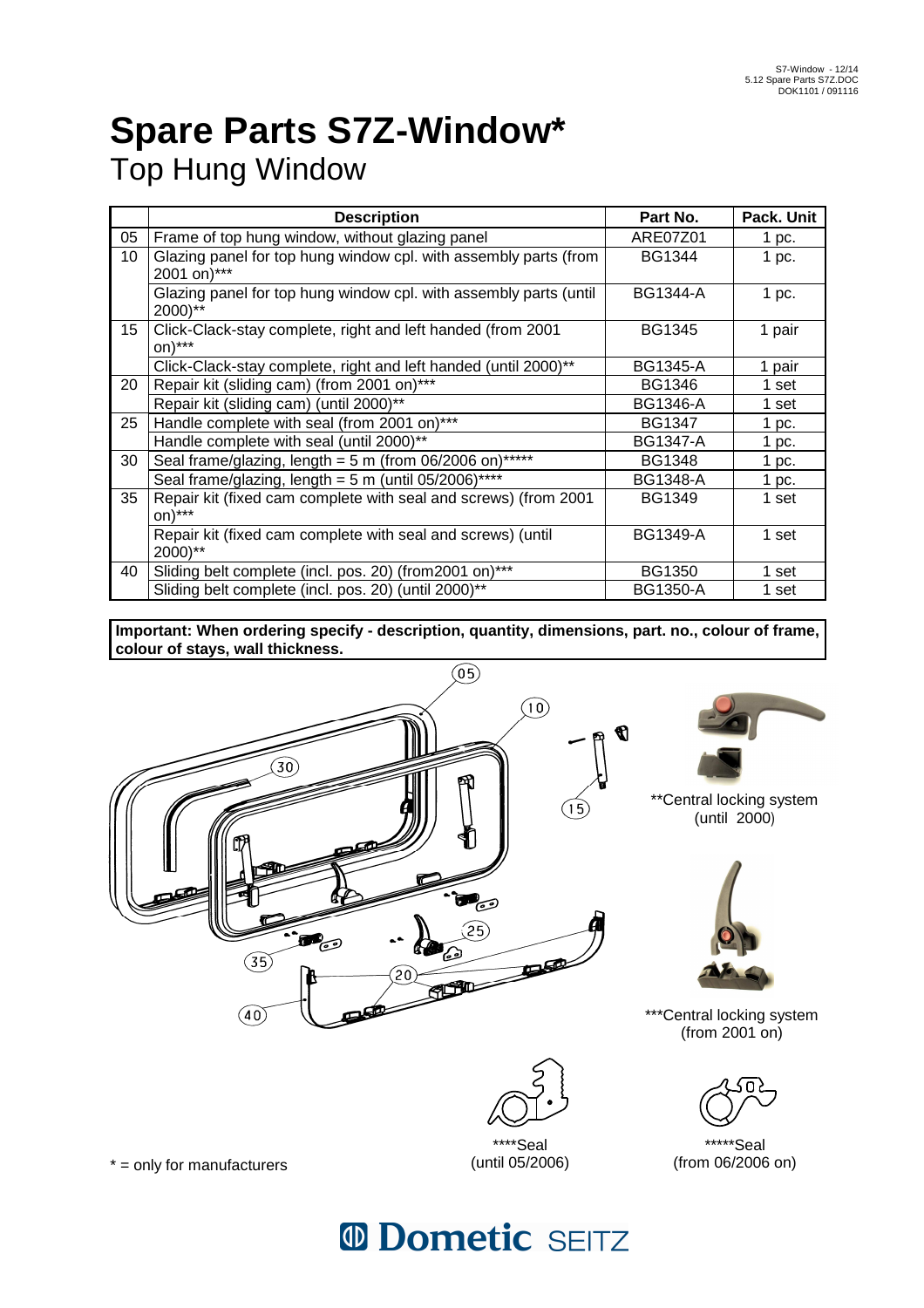### **Spare Parts S7-Window**  Sliding Window

|    | <b>Description</b>                                          | Part No.       | Pack. Unit |
|----|-------------------------------------------------------------|----------------|------------|
| 05 | Sliding window complete with glazing, light grey tinted 059 | ARE0702-AG     |            |
|    | Sliding window complete with glazing, medium grey tinted    | ARE0702-ADG    |            |
| 10 | Lock complete                                               | <b>BG 1351</b> |            |

**Important: When ordering specify - description, quantity, dimensions, part. no., colour of frame, colour of stays, wall thickness.**